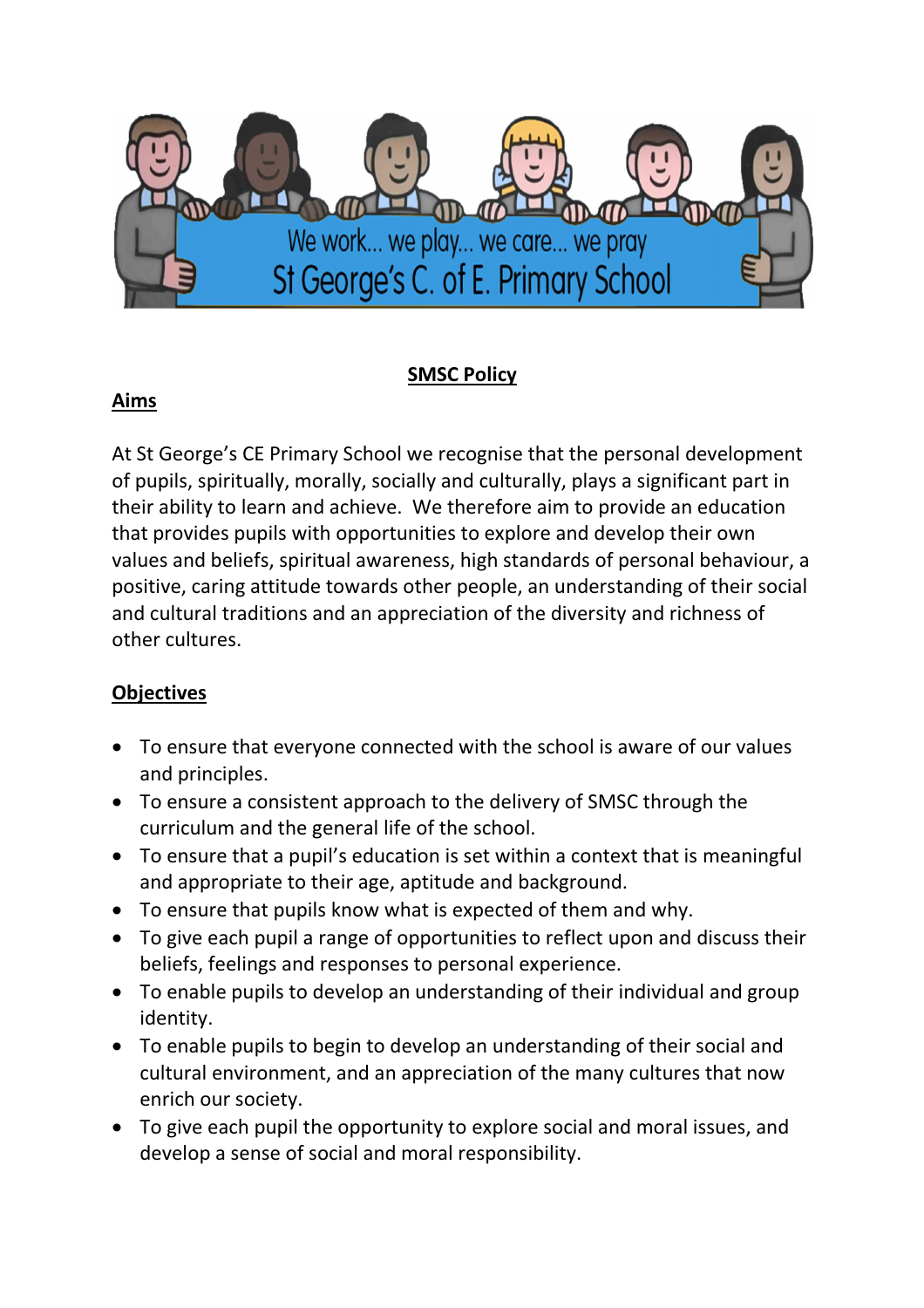#### Spiritual Development

As a school we aim to provide learning opportunities that will enable pupils to:

- Sustain their self-esteem in their learning experience.
- Develop their capacity for critical and independent thought.
- Foster their emotional life and express their feelings
- Experience moments of stillness and reflection.
- Discuss their beliefs, feelings, values and responses to personal experiences.
- Form and maintain worthwhile and satisfying relationships
- Reflect on, consider and celebrate the wonders and mysteries of life.

## Moral Development

As a school we aim to provide learning opportunities that will enable pupils to:

- Recognise the unique value of each individual.
- Listen and respond appropriately to the views of others.
- Gain the confidence to cope with setbacks and learn from mistakes.
- Take initiative and act responsibly with consideration for others.
- Distinguish between right and wrong.
- Show respect for the environment.
- Make informed and independent judgements.

# Social Development

As a school we aim to promote opportunities that will enable pupils to:

- Develop an understanding of their individual and group identity.
- Learn about the responsibilities and rights of being a part of the school and wider community.
- Understand the imperative for social justice and a concern for the disadvantaged.
- Willingly work together for the common good.

# Cultural Development

### As a school we aim to promote opportunities that will enable pupils to:

- Recognise the value and richness of cultural diversity in Britain, and how these influenced individuals and society.
- Develop an understanding of their social and cultural environment.
- Develop an understanding of Britain's local, national, European, Commonwealth and global dimensions.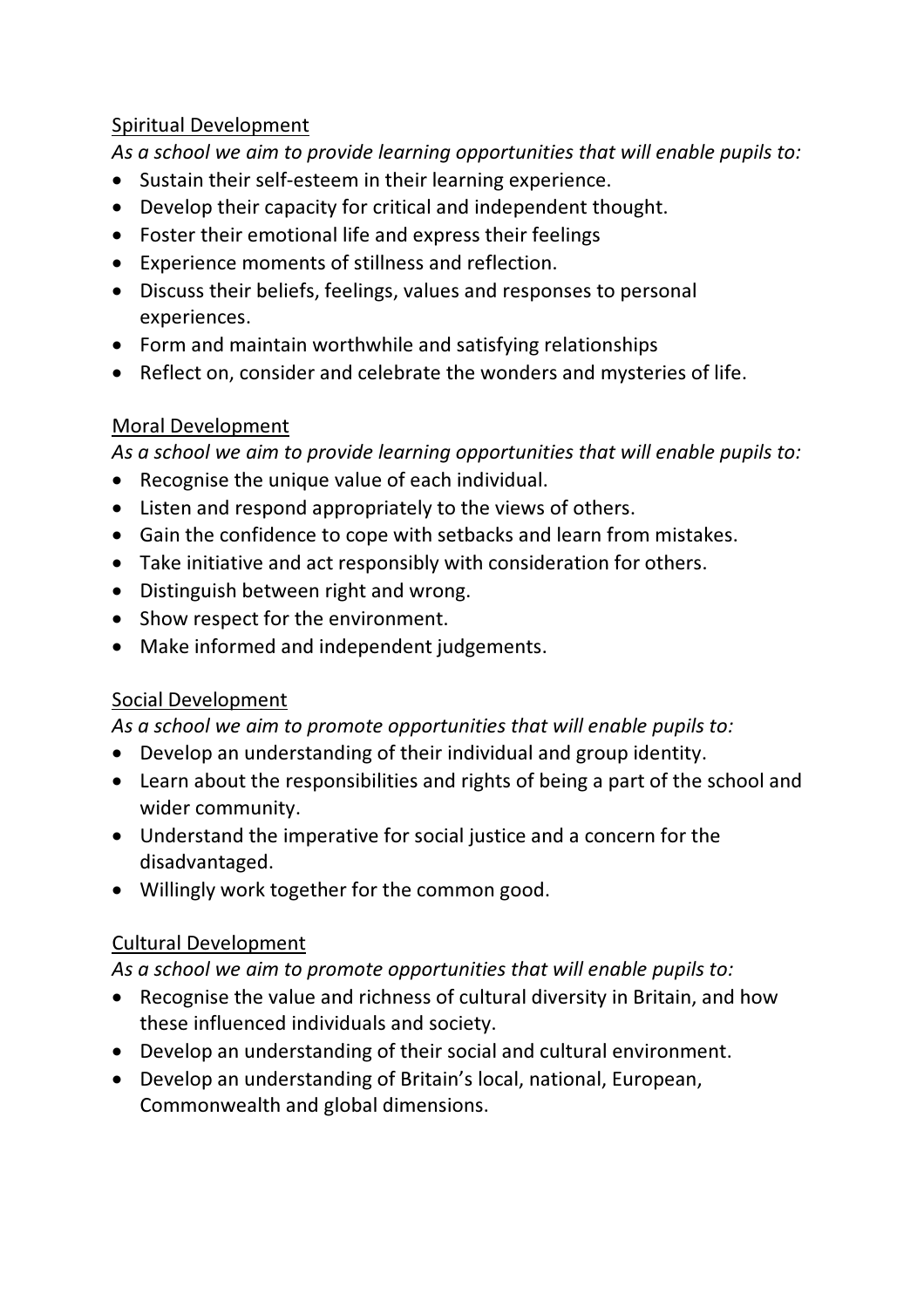### Teaching and Organisation

Development in SMSC will take place across all curriculum areas, within activities that encourage pupils to recognise the spiritual dimension of their learning, reflect on the significance of what they are learning, and to recognise any challenges that there may be to their own attitude and lifestyle.

All curriculum areas should seek illustrations and examples drawn from as wide a range of cultural contexts as possible.

#### Class discussions and circle time will give pupils opportunities to:

- Talk about personal experiences and feelings.
- Express and clarify their own ideas and beliefs.
- Speak about difficult events, eg bullying, death etc.
- Share thoughts and feelings with other people.
- Explore relationships with friends/family/others.
- Consider others needs and behaviour.
- Show empathy.
- Develop self-esteem and a respect for others.
- Develop a sense of belonging.
- Develop the skills and attitudes that enable pupils to develop socially, morally, spiritually and culturally – eg empathy, respect, open mindedness, sensitivity, critical awareness, etc

#### Many curriculum areas provide opportunities to:

- Listen and talk to each other.
- Learn an awareness of treating all as equals, and accepting people who are physically or mentally different.
- Agree and disagree.
- Take turns and share equipment.
- Work co-operatively and collaboratively.

#### Links with the wider community

- Visitors are welcomed into school.
- Links with the Church are fostered through links with the local church and the Diocesan Board of Education.